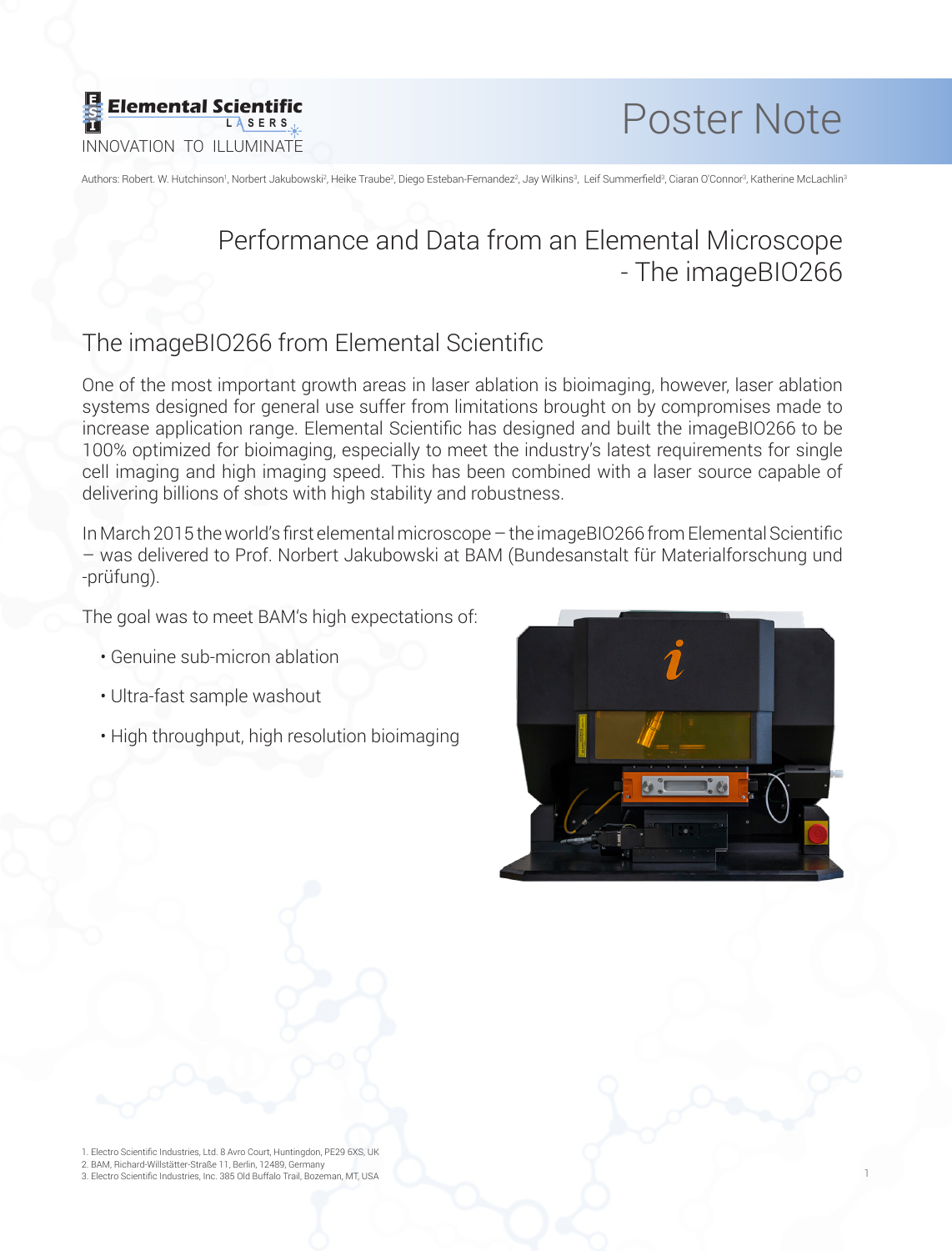

2

## Genuine Sub-Micron Ablation

Creating a beam delivery system that will deliver sub-micron ablations at cost-effective and useful wavelengths and pulse durations has long been a challenge since reducing the beam-sizing apertures results in diffraction, thereby imposing a lower limit on beam size. Elemental Scientific has designed a revolutionary beam train delivery system capable of genuine and confirmed sub-micron scale ablations at the sample surface  $-$  a first for laser ablation. This incredible feat opens up the possibilities of imaging at the sub-cellular level.



SEM image of a sub-micron ablation

Figure 1. A SEM image of a sub-micron ablation (2 J/ cm2 , 10 shots) on the surface of a compact disc, chosen as a substrate due to its uniform flatness and organic composition. Although slightly ellipsoid, the ablation is clean with no discernible damage corona. This is vital if small structures such a biological cells are interrogated by laser ablation as peripheral damage can cause structural changes in the yet-to-be-analyzed parts of the cell.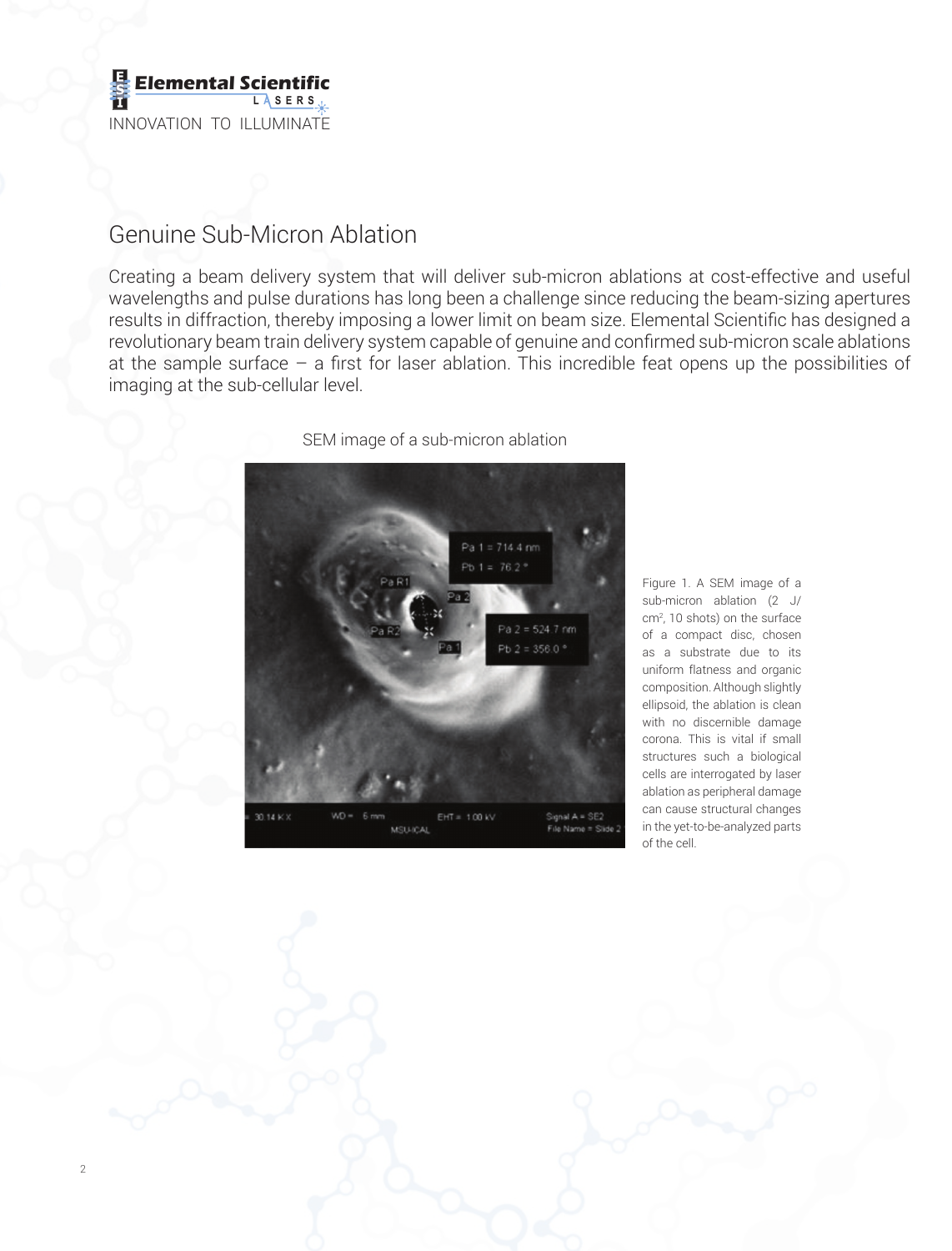

## Ultra-Fast Sample Washout

Sub-micron ablation would be difficult for most ICP-MS systems to detect without an ultra-fast washout ablation cell, since washout rate is directly related to peak signal broadening and therefore overall peak height. Elemental Scientific has implemented the Dual Concentric Injector (DCI) sample transport technology developed at the University of Loughborough, which, when applied to Elemental Scientific's standard TwoVol2 ablation cell reduces the washout time from 750 ms to 20 ms.



Figure 2. Computer generated result of washout time.

#### Ultrahigh Resolution Stages

Elemental Scientific has implemented floating stages to reduce the minimum step size and increase accuracy and precision at the micron level. The stage movement is directly linked to the cup centering motors in the TwoVol2 sample chamber to guarantee constant ablation transport geometry throughout the entire experiment.

## Triple Objective Viewing System

Viewing samples at the sub-cellular level is not possible using a coaxial laser objective, so Elemental Scientific has integrated a motorized turret to automate viewing through a high powered secondary objective that is used only for sample viewing. A third objective lens is mounted on the same turret for sub-micron ablations.